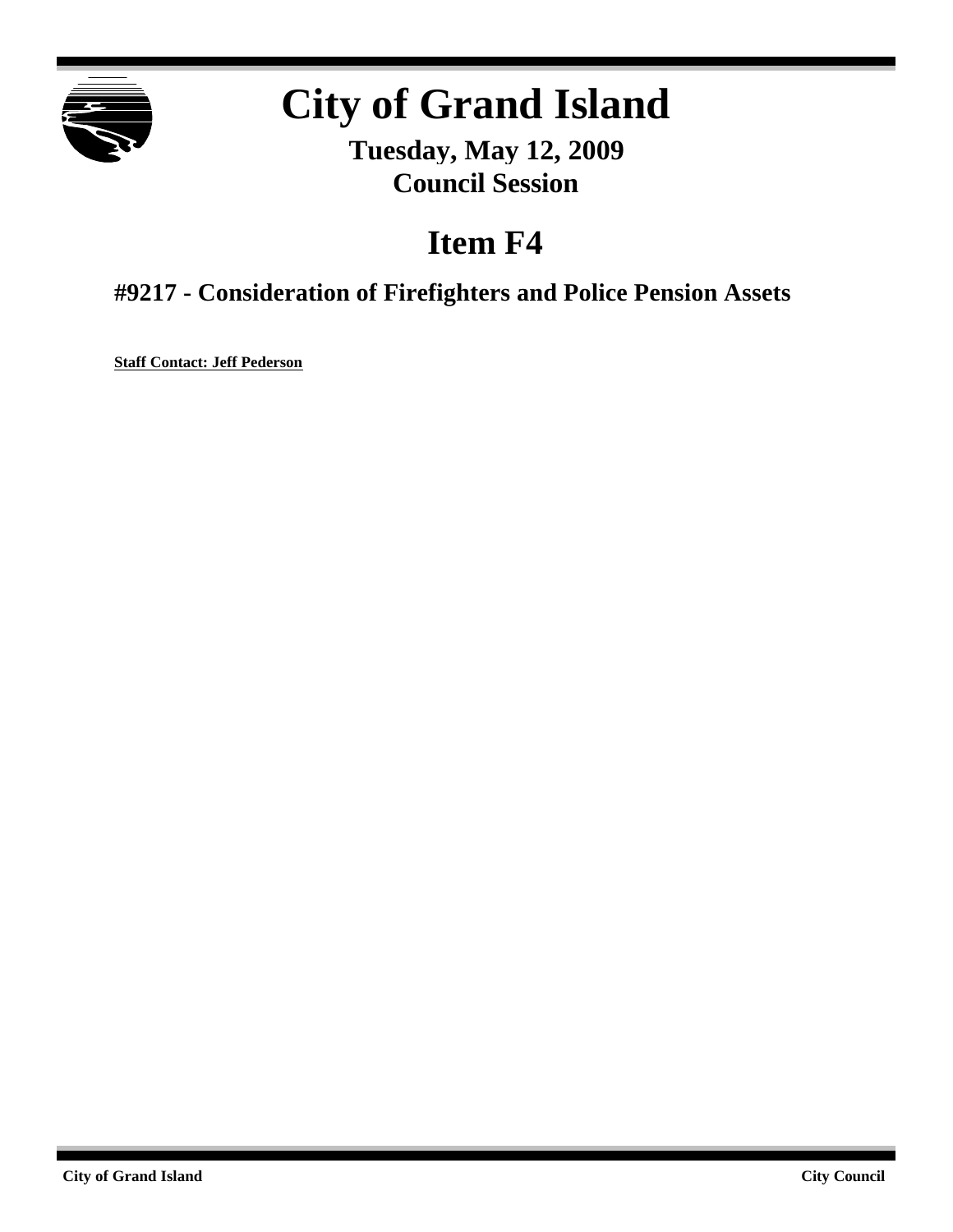## **Council Agenda Memo**

| From:                          | Jeff Pederson, City Administrator             |
|--------------------------------|-----------------------------------------------|
| <b>Meeting:</b>                | May 12, 2009                                  |
| Subject:                       | <b>Firefighters and Police Pension Assets</b> |
| <b>Item <math>\#</math>'s:</b> | $F-4$                                         |
| $Presenter(s):$                | Jeff Pederson, City Administrator             |

### **Background**

For some time it has been known by the City and the Retirement Committee that there exists surplus money in the unallocated account for Public Service Pension assets. This determination is supported by an actuarial analysis that was conducted and was dated January 1, 2008 for Pre-1984 employees. Today, there exists approximately \$5.5m in the Fire unallocated account. There also exists a surplus of approximately \$180,000 in the unallocated account for Police.

I met with representatives of the Retirement Committee last fall to discuss concerns that the Committee had with the fact that the City was including in the 2008/2009 Budget a transfer from the unallocated account to the General Fund. We jointly agreed to formulate a set of questions relative to Federal Pension law to be answered by an Attorney who specialized in that field. A set of questions was posed to Attorney Michael Mueller of the Firm Cline, Williams, Wright, Johnson & Ordfather, L.L.P., and his response was received on March 23 of this year.

### **Discussion**

The opinions rendered by Mr. Mueller on the several questions include a determination that the City can in fact use surplus assets in the unallocated employer account to meet City retirement match obligations for current and retired employees. Mueller recommended that, to do so, the City must amend its retirement plans to allow surplus assets to be used to fund current retirement matching contributions.

The City Attorney has prepared the attached Ordinance that amends the Plans for both Police and Firefighters to allow assets to be used for that purpose, provided that actuarial analysis show that surplus assets exist in the unallocated accounts. With passage of the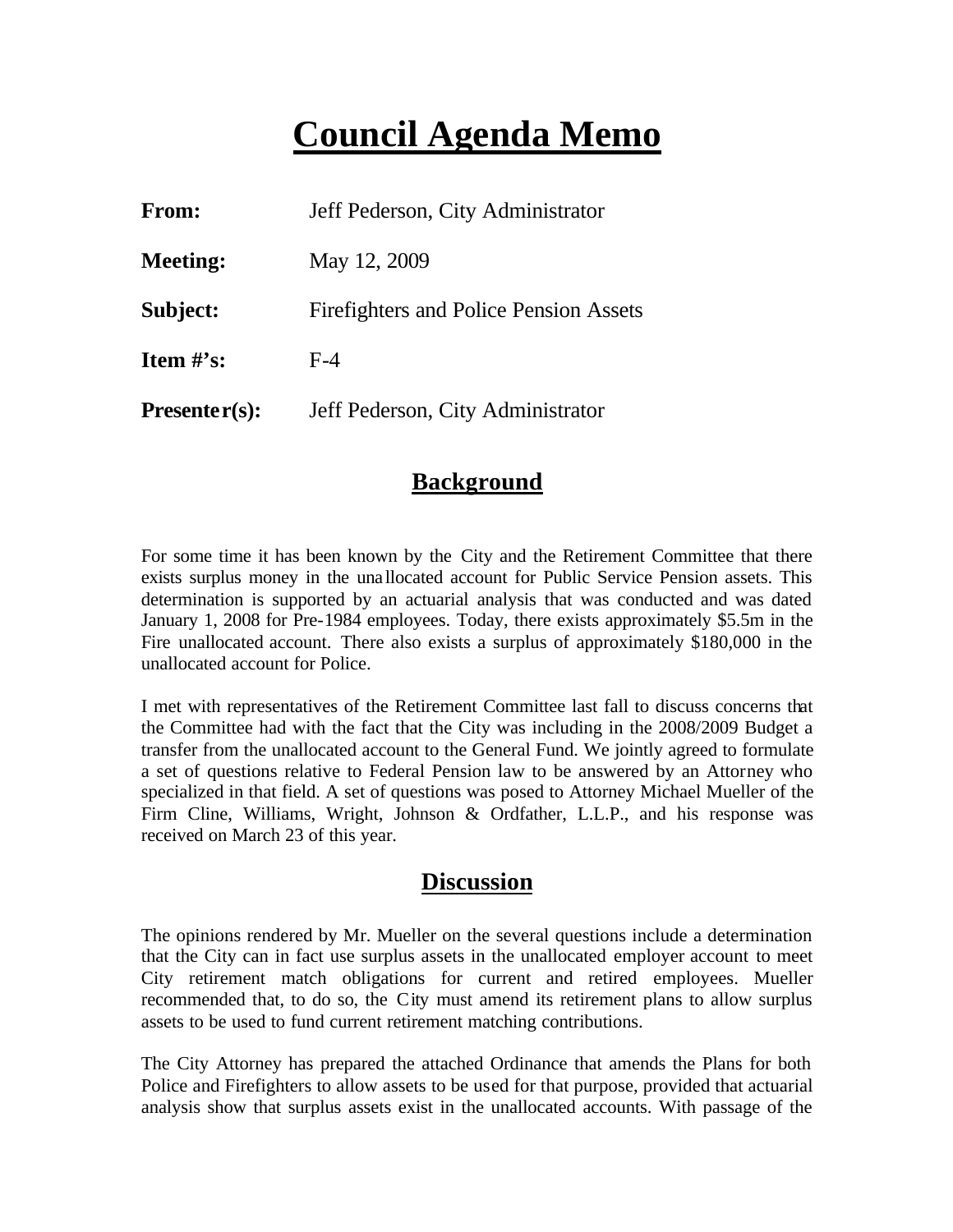Ordinance, it would be the intention of the Finance Office to begin to expense required City retirement contributions immediately, and for the remainder of the Fiscal Year. This practice would be continued in subsequent budget years contingent upon a determination from the actuarial analysis that surplus funds exist.

### **Alternatives**

It appears that the Council has the following alternatives concerning the issue at hand. The Council may:

- 1. Move to approve
- 2. Refer the issue to a Committee
- 3. Postpone the issue to future date
- 4. Take no action on the issue

### **Recommendation**

City Administration recommends Council suspend the rules requiring three separate readings and approve Ordinance No. 9217.

### **Sample Motion**

Move to approve Ordinance No. 9217.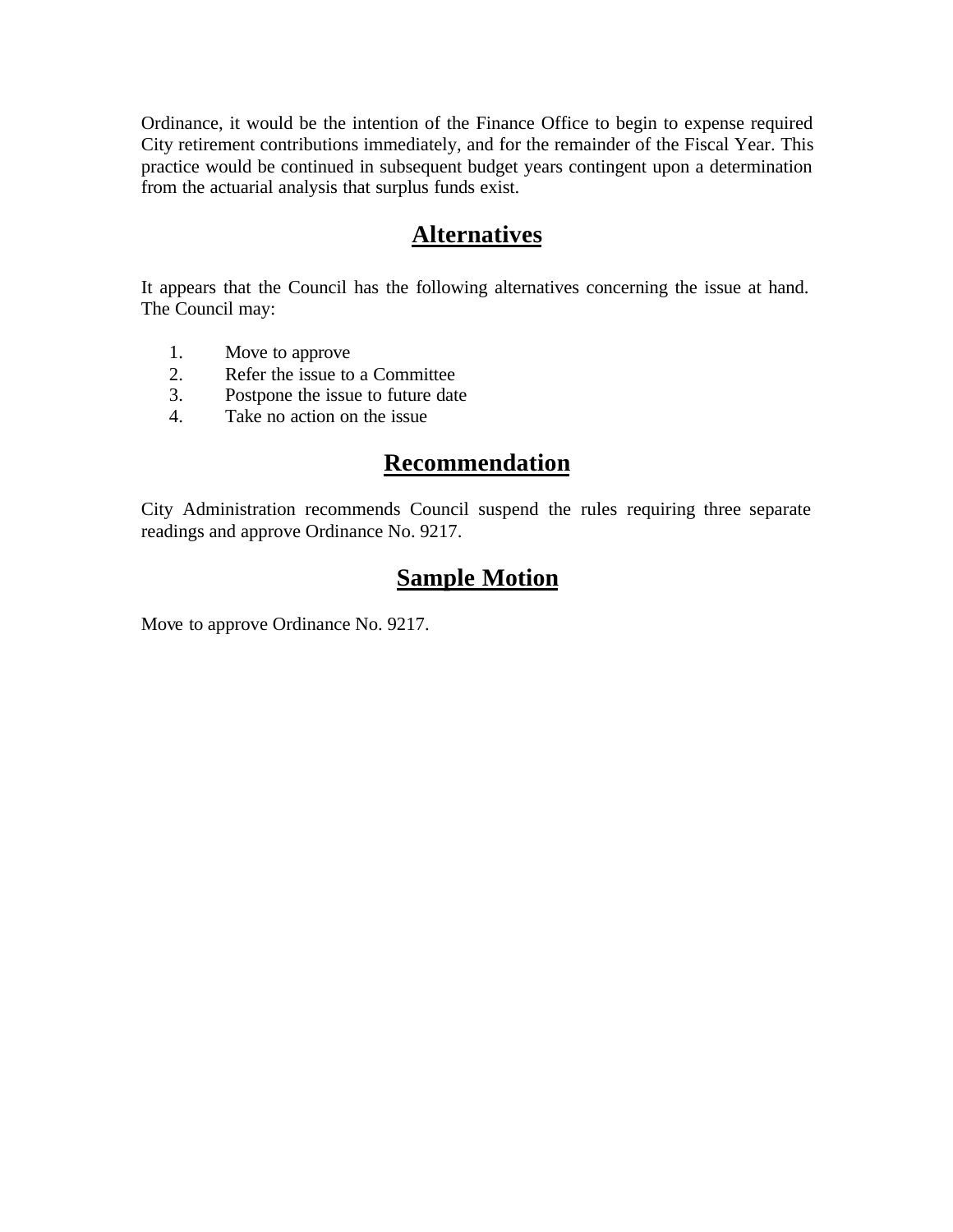LAW OFFICES OF

### CLINE, WILLIAMS, WRIGHT, JOHNSON & OLDFATHER, L.L.P.

**L. BRUCE WRIGHT<br>JAMES M. BAUSCH<br>ROBERT J. ROUTH** DAVID R. BUNTAIN STEPHEN H. NELSEN<br>MCHAEL C. MUELLER<br>DANIEL R. STOGSDILL<br>SCOTT D. KELLY **TERRY & WITH FR** TEKKY K. WITTLEK<br>MARK A. CHRISTENSEN<br>RICHARD P. GARDEN, JR.<br>SHAWN D. RENNER<br>JOHN C. MILES MARY KAY O'CONNOR<br>THOMAS C. HUSTON<br>DON R. JANSSEN<br>SUSAN KUBERT SAPP **KEVIN J. SCHNEIDER** ANDREW D. STROTMAN JEL GOSSIN JENSEN<br>STEVEN M. DELANEY **JOHN C. HEWITT**<br>JOHN L. HORAN **SOHN L. HORAN<br>ROCHELLE A. MULLEN<br>MICHAEL C. PALLESEN<br>RICHARD P. JEFFRIES** 

233 SOUTH 13<sup>™</sup> STREET 1900 U.S. BANK BUILDING LINCOLN. NEBRASKA 68508-2095 (402) 474-6900 FAX (402) 474-5393 www.clinewilliams.com

March 23, 2009

TRACY A. OLDEMEYER<br>PAMELA EPP OLSEN<br>TRENT R. SIDDERS<br>JENNIE A. KUEHNER ANDRE R. BARRY ANDRE R. BARRY<br>DAVID J. ROUTH<br>TRAVIS P. O'GORMAN<br>BRIAN J. ADAMS STANTON N. REEDER **BREN H. CHAMBERS<br>BREN H. CHAMBERS<br>AUSTIN L. McKILLIP<br>KEITH T. PETERS** ANDREW R. WILLIS ANDREW R. WIELIS<br>TARA A. STINGLEY<br>BRANDON K. DICKERSON<br>CLIFFORD A. ARTHUR

CHARLES M. PALLESEN, JR.<br>FREDRIC H. KAGFFMAN<br>DONALD F. BURT<br>ALAN E. PETERSON STEPHEN E. GEHRING **RICHARD P. JEFFRIFS** RICHARD R. WOOD

KEVIN COLLERAN, 1941-2006

Dale M. Shotkoski City Attorney City of Grand Island Box 1968 Grand Island, NE 68802

Attorney-Client Privileged and Confidential

Firefighter Pension Fund Re:

Dear Dale:

This letter responds to your letter of September 23, 2008. You asked that we provide the City of Grand Island opinions concerning specified issues that you raised in the enclosure to your letter titled, "Request for Legal Opinion." We have reviewed the Adoption Agreement, City of Grand Island, Nebraska, Firefighters' Retirement System Plan and Trust adopted on October 28, 2008 (the "Adoption Agreement"), the Basic Municipal Employees Plan and Trust Agreement for the City of Grand Island, Nebraska, Firefighters' Retirement System Plan and Trust dated April 1, 2005 (the "Basic Plan Document") and the City of Grand Island Retirement System for Firefighters' January 1, 2008 Actuarial Valuation Report accompanying the Actuarial Certification dated May 21, 2008, prepared by Milliman, Inc. (the "Milliman Report"). Additionally, we reviewed Neb. Rev. Stat. Sections 16-1020 to 16-1042 (2007), the statutes dealing with the Firefighters' Retirement for a city of the first class. Based on our review of the foregoing and the provisions of the Internal Revenue Code of 1986 as amended dealing with governmental plans qualified under Section 401(a) et seq., we are rendering the opinions set forth in this letter. The numbered questions below correspond to those in your Request for Legal Opinion.

1. a). The following questions assume that any withdrawal or transfer from the unallocated employer account is from money that is in excess of benefits and expenses payable from that account. What requirements must be met before the unallocated employer account can be said to contain money in excess of benefits and expenses payable from that account (i.e., fully funded)?

The concept of a "fully funded" unallocated account does not exist under the Nebraska statutes. In general retirement plan parlance, a fully funded plan is one where the value of the assets in the plan equals or exceeds the present value of the liabilities owed by the plan. Reviewing the Milliman Report, the Report Summary provides in part:

ONE PACIFIC PLACE<br>1125 SOUTH 103<sup>80</sup>, SUITE 320 OMAHA, NE 68124-1090 (402) 397-1700

1207 M STREET P.O. BOX 510 AURORA, NE 68818 (402) 694-6314

J

RAILWAY OFFICE PLAZA 115 RAILWAY STREET, SUITE A-115 SCOTTSBLUFF, NE 69361 (308) 635-1020

OPERA GALLERIA 123 N. COLLEGE AVENUE, SUITE 330<br>FORT COLLINS, CO 80524 (970) 221-2637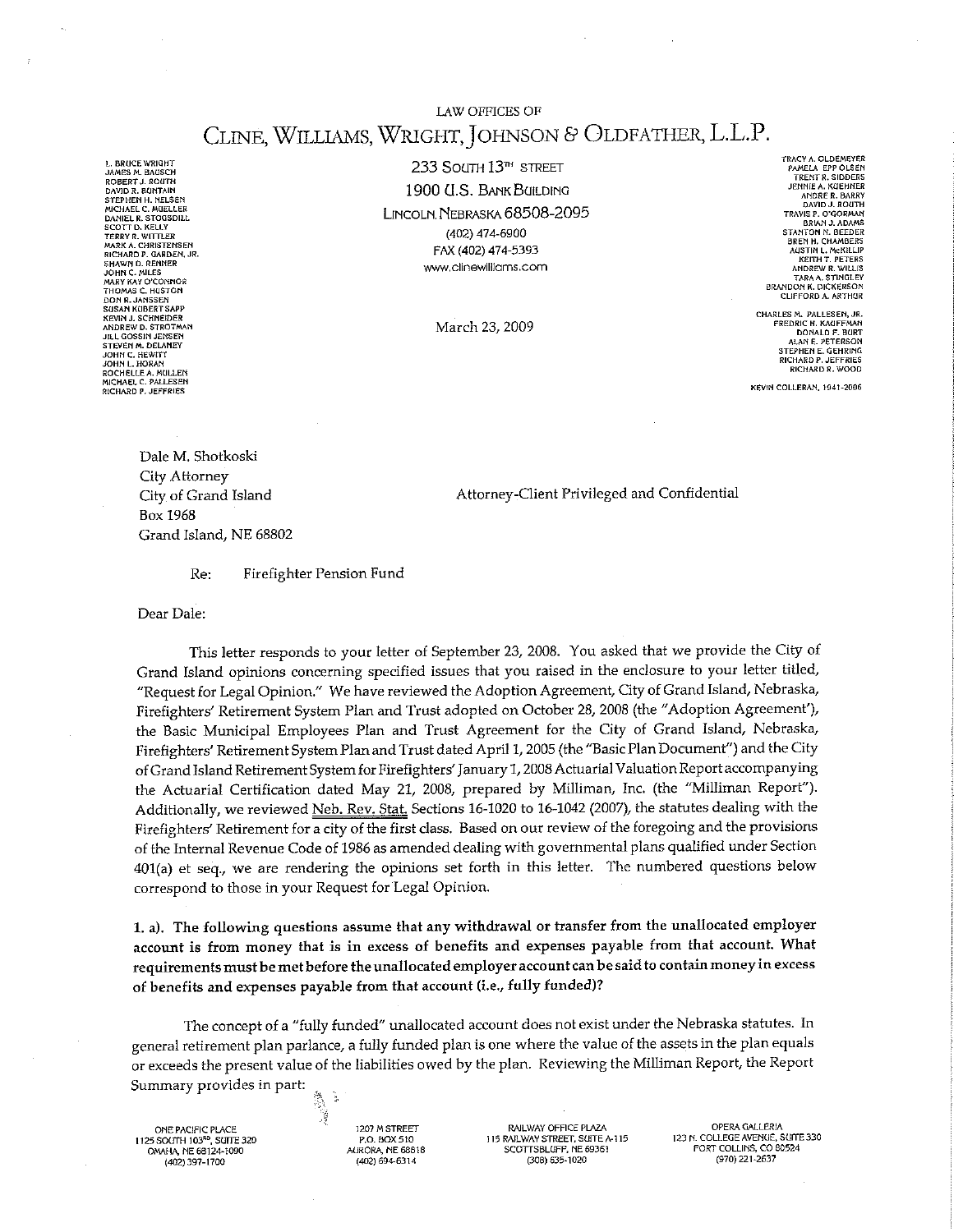> "Based on the actuarial valuation, it is anticipated that the unallocated account is sufficient to provide the minimum defined benefits for the remaining pre-84 hires. Therefore, it is anticipated that no additional contribution will be required to be contributed to the unallocated account." (Emphasis in original)

#### However, the following appears under "Post-84 Hires":

Firefighters hired after January 1, 1984 are eligible for special duty-related death and disability benefits. However, the expected number of occurrences is considerably less than 1.0. Therefore, any prefunding of the benefit will generate way too little funds (if an actual death or disability occurs), or will create unneeded funds (if none occur).

Therefore, we have not included a specific liability for the post-84 benefit. Some cities are considering the purchase of insurance to provide a benefit if an a [sic] duty-related death or disability occurs.

The Milliman Report shows the actuarial present value of future minimum benefits for active participants to be \$525. (I recommend that the City verify this. This seems unrealistically low to me.) The Report shows that the value of the unallocated asset account is approximately \$293,000. Based on this, the unallocated asset account value substantially exceeds the present value of the future benefits. However, the quoted part of the Report dealing with the "Post-84 Hires" says that if an actual death or disability occurs, "any prefunding of the benefit will generate way too little funds." Thus, Milliman has not unequivocally stated that the unallocated account has sufficient funds to provide for all of the benefits. I recommend that the City not conclude that the Plan is "overfunded" without Milliman's concurrence. I expect that the City must purchase life insurance and perhaps disability insurance for Milliman to so indicate.

#### 1. b). What can be done with excess funds if they exist?

Neither Nebraska statutes nor the Plan documents describe what can be done with "excess funds" in the unallocated account. Neb. Rev. Stat. Section 16-1025(2) requires the City to contribute amounts necessary to fund the retirement or other retirement benefits not provided by the employee. Employee contributions and employer contributions are described in Subsection (1). Neb. Rev. Stat. Section 16-1033 provides that forfeitures of the nonvested portion of the employer contribution account are to be deposited in the unallocated employer account. It further provides:

"If the actuarial analysis required by Section 16-1037 shows that the assets of the unallocated employer account are sufficient to provide for the projected plan liabilities, such forfeitures shall instead be used to meet the expenses incurred by the city in connection with administering the retirement system, and the remainder shall then be used to reduce the city contribution which would otherwise be required to fund pension benefits."

Thus, forfeitures can offset the City's 13% contribution required by Neb. Rev. Stat. Section 16-1025(1) if the actuarial analysis shows that the unallocated employer account will provide for the Plan liabilities and if the expenses incurred by the City in administering the Plan are satisfied.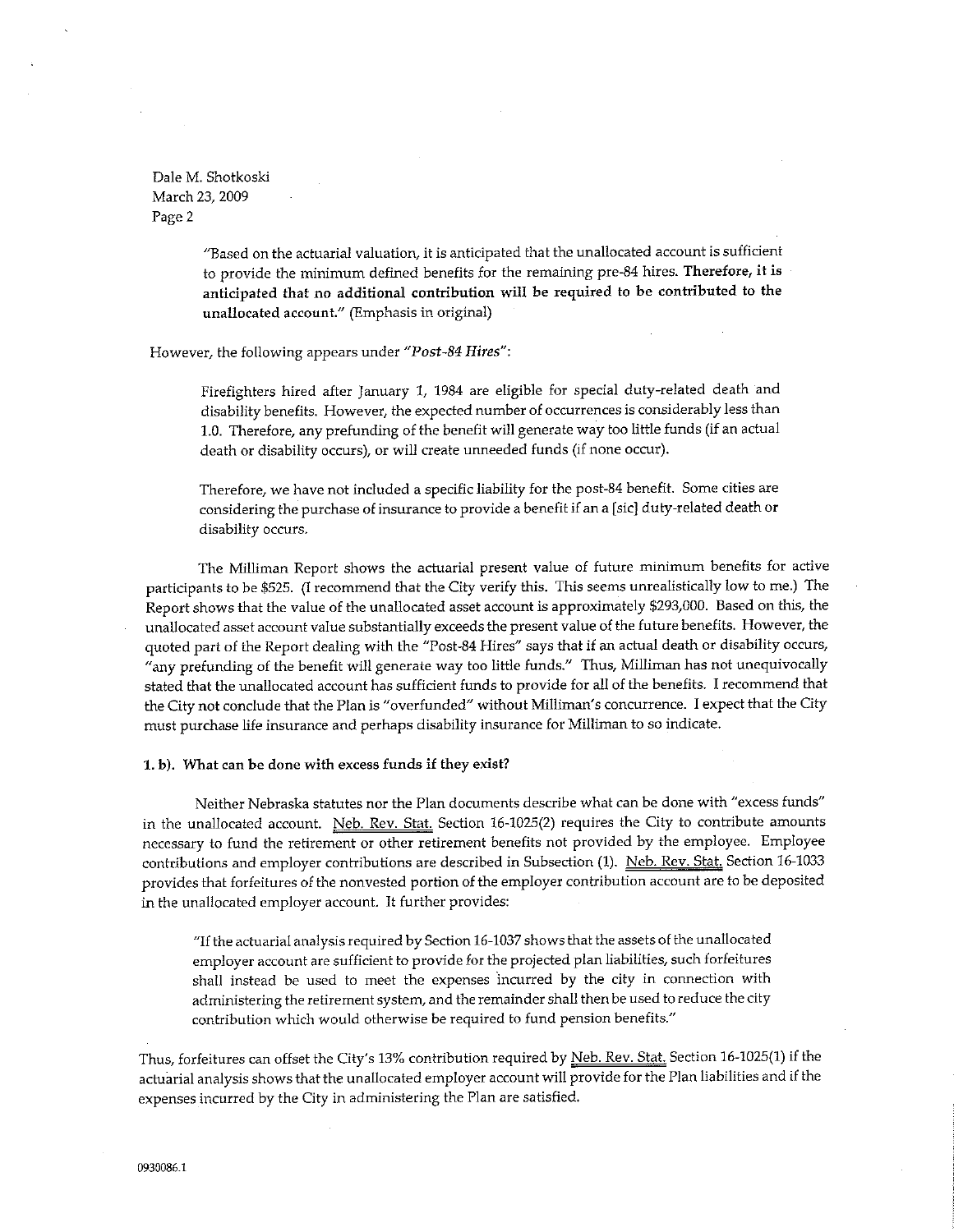In my opinion, the City can amend the Plan to allow excess assets in the unallocated employer account to be used to offset the employer contribution required by Neb. Rev. Stat. Section 16-1025(1). If the City had not contributed excess funds to the unallocated account, it would have those funds in its treasury to make the 13% employer contribution. The Legislature called the unallocated account the "unallocated employer account." If the City cannot so use those funds, I see no other use for them. The statutes specify the level of employee and employer contribution for the Firefighters' benefits. Neither the statutes nor the Plan documents contemplate providing benefits to the Firefighters greater than those specified in Neb. Rev. Stat. Section 16-1025. In providing that forfeitures can offset the City's liability for expenses and its contributions, the Legislature is providing that the Plan should use assets not allocated to the Firefighters' accounts to reduce the City's costs.

The Plan is intended to meet the requirements of Section 401(a) of the Internal Revenue Code. The portion of the Plan providing the minimum benefits to the pre-1984 firefighters is a defined benefit plan. Internal Revenue Code Section 401(a)(2) requires that all assets of such a plan be used exclusively for the benefit of the employees or their beneficiaries. Once contributions are made to the Plan, the Plan sponsor may not reclaim the money unless there is a mistake of fact. Basic Plan Document Section 3.2 incorporates these requirements. Barring such a mistake, Plan assets cannot revert to the Plan sponsor until all benefit liabilities are paid. Additionally, if the Plan engages in a "prohibited transaction" described in Code Section 503(b), the trust holding the Plan assets loses its tax exemption. A prohibited transaction occurs if the trust engages in a transaction that results in a substantial diversion of its income or corpus to the creator of the trust (i.e., the City). Therefore, the City cannot remove assets from the Plan without a Plan termination after satisfaction of all liabilities.

I was able to obtain IRS approval of a "spinoff/termination" of a plan for another governmental client. Under that procedure, the Plan sponsor creates a new plan providing identical benefits to the current plan. The current plan transfers its liabilities and assets sufficient to satisfy those liabilities to the new plan. Assets in excess of those required to fund the liabilities in the new plan remain in the old plan. The Plan sponsor then terminates the old plan and receives back the excess assets from that plan.

I believe that a spinoff/termination would be difficult under this plan. First, the statutes do not authorize the assets to be returned to the City. Secondly, Neb. Rev. Stat. Section 16-1027(2) and the last paragraph of Basic Plan Document Section 7.3.1(b) provide that if the Participant wants a lump sum payment option, the Participant can request that the actuarial equivalent lump sum be the average of the cost of two annuity contracts purchased on the open market, if the difference between the cost of the two contracts does not exceed 5%. The Participant and the City each choose an annuity contract for determining the actuarial equivalent lump sum. If the difference between the costs of the two annuity contracts exceeds 5%, the Retirement Committee reviews the costs of the two contracts and makes a recommendation to the City Council on the amount of the lump-sum payment to be made to the Participant. The City Council then determines the amount of the single lump sum payment after a hearing.

In a spinoff/termination, the IRS requires that the participant's accrued benefit as of the date of the spinoff be funded through the purchase of an annuity contract. I doubt that the City could establish a procedure that would satisfy both the IRS requirement to purchase an annuity contract providing the Firefighter's accrued benefit and the statutory and Plan method of determining the Firefighter's lump sum benefit. Therefore, in my opinion, the City's preferred action is amending the Plan to allow the City to offset the excess assets in the unallocated employer account against the City's required employer contribution.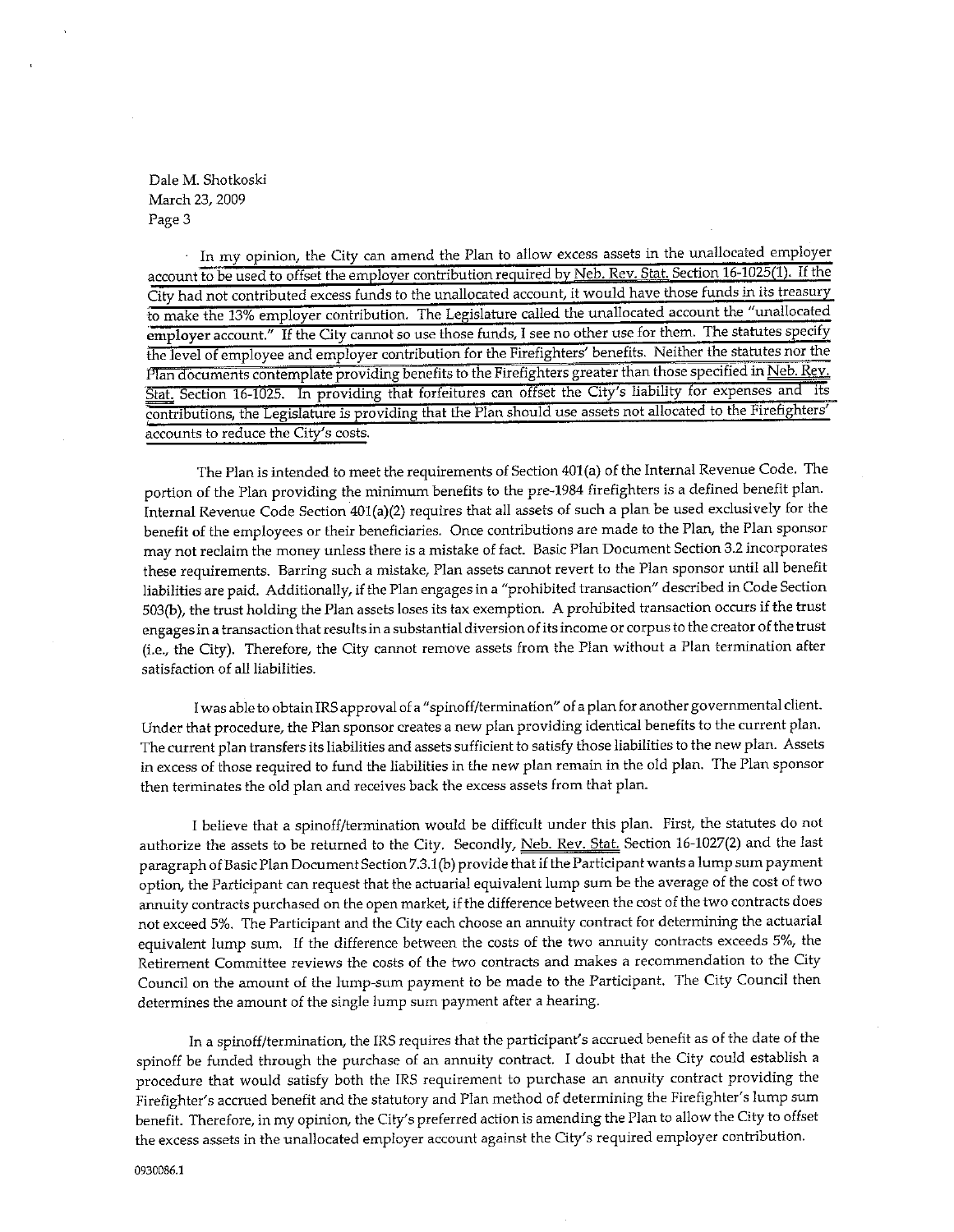2. May the City withdraw money from the unallocated employer account and use it for purposes unrelated to the firefighters retirement system without violating state law, the Plan, and federal law?

As noted above, the City cannot simply withdraw the money from the unallocated employer account. Unless the City terminates the Plan, the funds must remain in Plan. The only exception is if the City made a contribution under a mistake of fact. In that case, the City can withdraw the funds contributed due to the mistake within one year of the date of the contribution.

3. May the City transfer money from the unallocated employer account for the purpose of paying its monthly contribution to each firefighter's employer account without violating state law, the Plan, and federal law?

As noted above, the City must amend the Plan to provide that the surplus funds will be used to defray the City's contribution under Neb. Rev. Stat. Section 16-1025(1). In my opinion, such an amendment would not violate federal law. Clearly with the amendment, it would not violate the terms of the Plan.

As noted above, the Nebraska State Statutes do not specifically authorize the unallocated account funds to be used to defray the City's contribution. However, I believe that one could reasonably infer from Neb. Rev. Stat. Section 16-1033 that the City could do so if the Plan so provided. As noted above, the last paragraph of that Section provides that forfeitures are to be allocated to the unallocated employer account. However, if the actuarial analysis shows that the assets of the unallocated account are sufficient to provide for projected plan liabilities, the forfeitures can be used first to reduce expenses incurred by the City. The remainder "shall then be used to reduce the City contribution which would otherwise be required to fund pension benefits." If forfeitures that would otherwise be deposited in the unallocated employer account can instead be used to reduce the City's contributions, the Legislature has clearly indicated an intent that those amounts are to be used by the City for its benefit in the Plan. The Firefighters' benefits are specifically described in the Statutes. They do not provide a mechanism for providing a benefit beyond the statutory benefits. Thus, the Plan must either apply the unallocated funds to the City's contribution liability or leave the funds in the trust totally unused. The later alternative is absurd.

The Legislature contemplated that the City might have to include provisions in its Plan or take action that the Legislature did not specifically describe in the statutes. Neb. Rev. Stat. Section 16-1034 provides in part:

The city and retirement committee shall have all powers which are necessary for or appropriate to establishing, maintaining, managing, and administering the retirement system. Whenever sections 16-1020 to 16-1042 fail to address the allocation of duties or powers in the administration of the retirement system, such powers or duties shall be vested in the city unless such powers or duties have been delegated by ordinance to the retirement committee.

Neb. Rev. Stat. Sections 16-1020 to 16-1042 do not address what should happen if the unallocated employer account contains a surplus that can never be used. Thus, unless the City has delegated by ordinance to the retirement committee the power to address this, the City can address it by ordinance amending the Plan. Section 12.3(i) of the Basic Plan Document provides:

0930086.1

4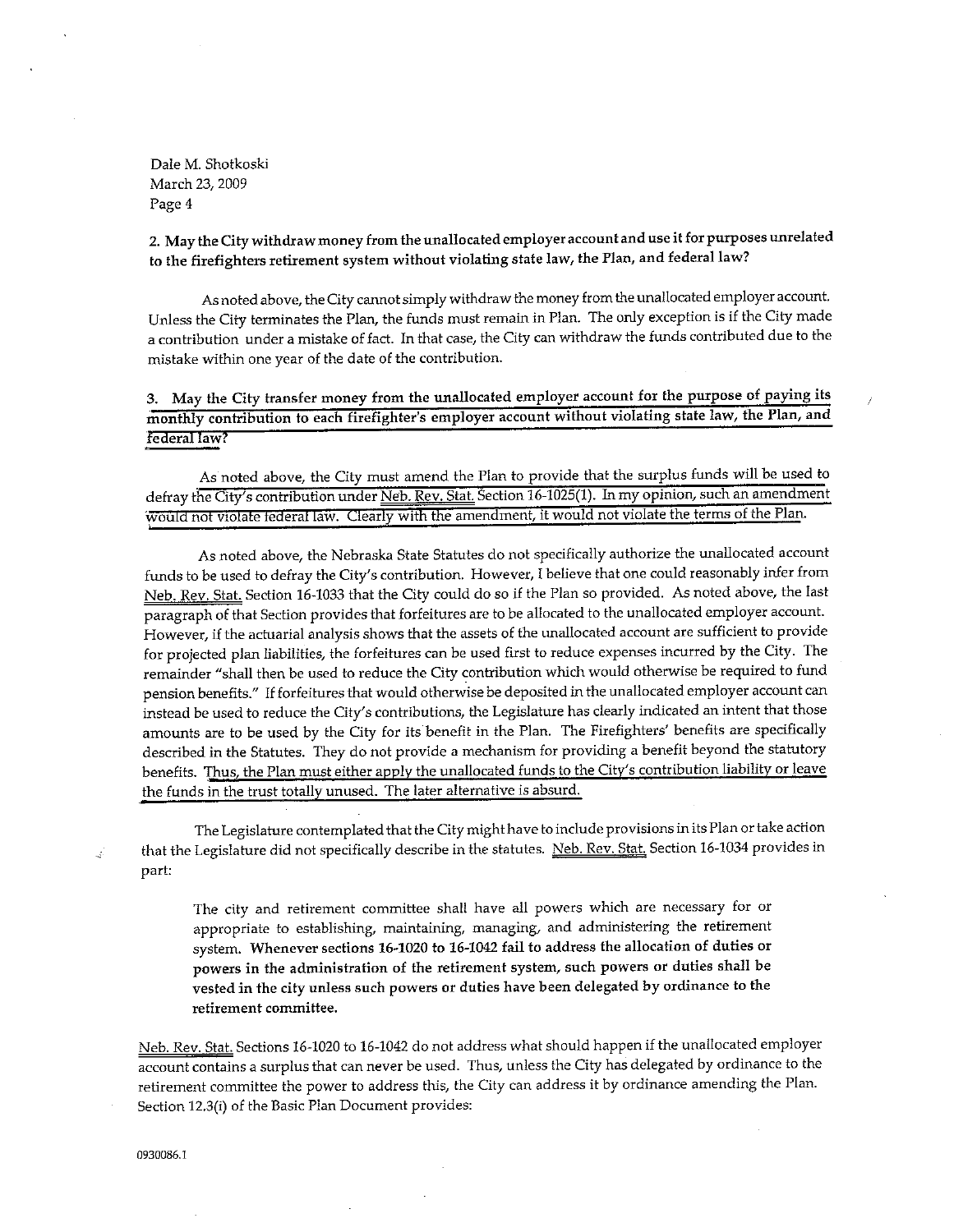> Police and Fire Plans: Notwithstanding any provision of this Section 12.3 to the contrary, a Retirement Committee shall be established to supervise the general operation of the Plan. The number and members of the Retirement Committee shall be in accordance with the relevant statutes of Nebraska, as amended from time to time. The City shall continue to be responsible for the general administration of the Plan unless specific functions or all functions with regard to the administration of the Plan are delegated, by ordinance, to the Retirement Committee. Whenever duties or powers are vested in the City or the Retirement Committee under the Plan or applicable state law, or whenever the Plan or such law fails to specifically allocate the duties or powers of administration of the Plan, such powers or duties shall be vested in the City unless such powers or duties have been delegated by ordinance to the Retirement Committee.

Therefore, unless the City has by ordinance delegated the power to dictate how the unallocated employer account will be used to the Retirement Committee, the City can amend the Plan to direct how the surplus assets in the unallocated employer account will be used.

4. May the City withdraw money from the unallocated employer account to reimburse the City for past contributions that it made to each firefighter's employer account without violating state law, the Plan, and federal law?

As noted above, the City cannot withdraw funds from the unallocated employer account. Doing so risks the qualified status of the Plan under federal law.

5. With regard to all money transferred by the City into the firefighters retirement system since 1984; must such money be credited to either the employer account or to the unallocated employer account?

Neither the statutes nor the Plan deals with assets outside the employer and employee contribution accounts and the unallocated employer account. The Milliman Report does not reflect assets other than the unallocated employer contribution account and the employer and employee contribution accounts of the pre-84 Firefighters. I do not see a basis under the statutes or the Plan documents for the Plan trustee to hold assets other than those in the employer and employee contribution accounts described in Section 16-1025 or in the unallocated employer contribution account. Section 3 of the Basic Plan Document describes the contributions that the employees and the City make. Section 3.1(a) describes the mandatory employee contributions and the City's "pickup" of that contribution. Section 3.2 describes the employer contributions. Section 3.2(a)(i) provides that the City shall contribute to the trustee the amount stated in the adoption agreement. The City also must make the employer contribution for employees employed by the City on January 1, 1984, in the amount equal to the employee's contributions prior to 1984. Finally, Section 3.2(a)(iii) provides:

"The City shall make additional contributions to the Plan in amounts and at such times as are necessary to provide the benefits stated in this Agreement. For Fire Plans, such additional Employer contributions shall be paid to an Unallocated Employer Account and shall not exceed the applicable limitations of Code section 415."

Adoption Agreement item C describes the mandatory employee contributions. Adoption Agreement item E describes the allocation of City Contributions and Forfeitures. Neither the Adoption Agreement nor the Basic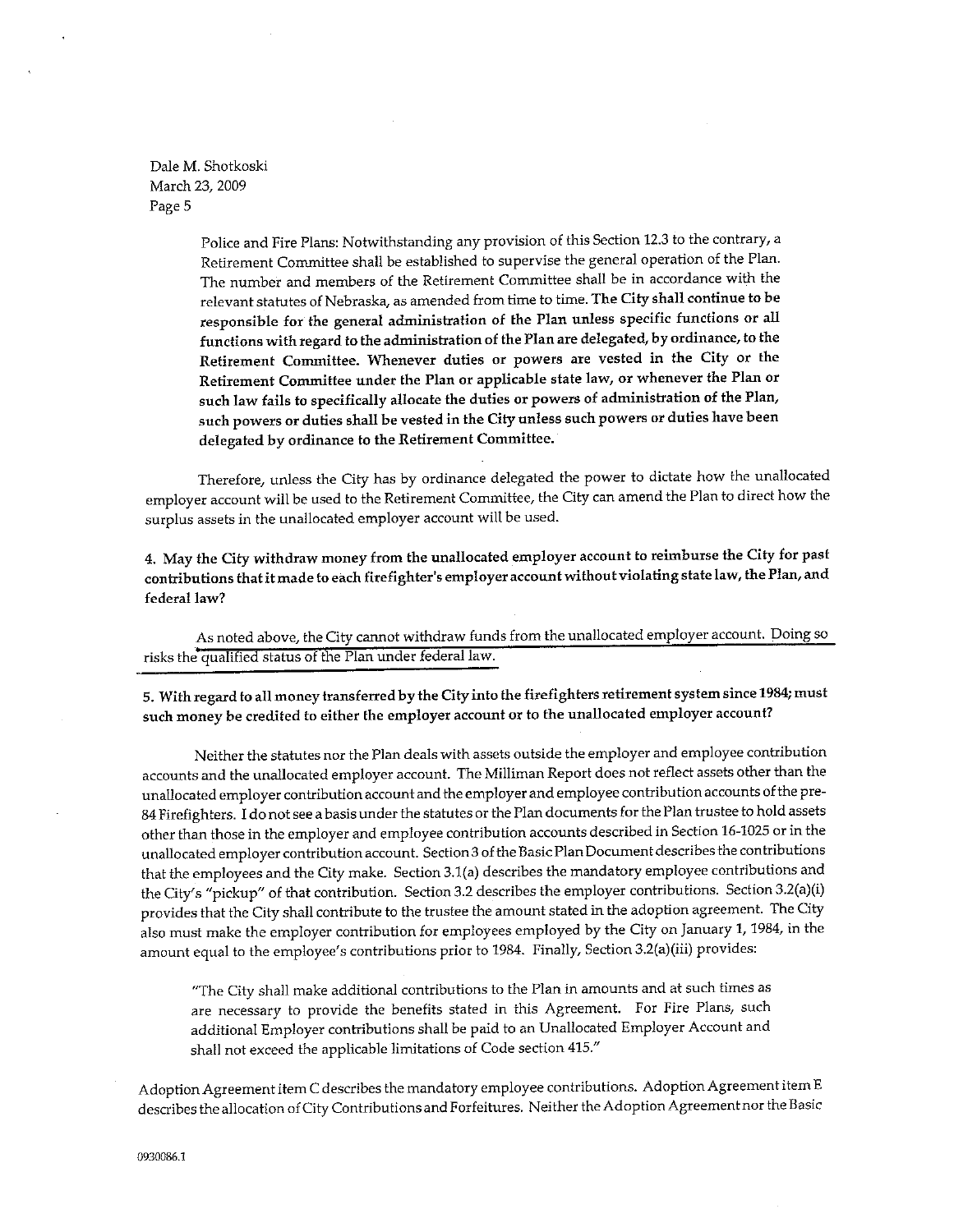Plan Document describes accounts or contributions other than the Employee and Employer contributions described in Neb. Rev. Stat. § 16-1025 and those that are allocated to the unallocated Employer Account.

6. If your response to question #5 is that money transferred by the City into the firefighters retirement system since 1984 may be credited to an account separate from the employer account or the unallocated employer account; describe the purpose of such an account.

#### Not applicable.

7. Does authority exist with the Retirement Committee to prohibit or approve the City's use of the unallocated employer account or any account that you may have described in response to question 6.

Neb. Rev. Stat. § 16-1034 provides that the Retirement Committee is established to supervise the general operation of the retirement system. However, the governing body of the City is responsible for the general administration of the retirement system unless specific functions or all functions concerning the administration of the retirement system are delegated by ordinance to the Retirement Committee. As noted above, whenever Sections 16-1020 to 16-1042 fail to address the allocation of duties or powers in the administration of the retirement system, those powers or duties "shall be vested in the City unless such powers or duties have been delegated by ordinance to the retirement committee."

Reviewing the Plan document, Section 1.1.16, the definition of "Funding Agent" indicates that the City must approve the funding agent if the Retirement Committee selects it. Section 1.1.33 defines the Retirement Committee as "The Retirement Committee created under Section 12.3 for general supervision of the Plan and to perform the duties stated in this Agreement and those other duties as are properly delegated in this Agreement, by law or otherwise by the City to the Retirement Committee." As noted above, Section 12.3(i) provides that the Retirement Committee is established to supervise the general operation of the Plan. However, the City continues to be responsible for the general administration of the Plan unless specific functions or all functions concerning the administration of the Plan are delegated by ordinance, to the Retirement Committee. The last sentence of subsection 12.3(i) provides:

"Whenever duties or powers are vested in the City or the Retirement Committee under the Plan or applicable state law, or whenever the Plan or such law fails to specifically allocate the duties or powers of administration of the Plan, such powers or duties shall be vested in the City unless such powers or duties have been delegated by ordinance to the Retirement Committee."

#### Section 12.3(d) of the Basic Plan Document provides:

"Until authorization and creation of a Retirement Committee and thereafter, to the extent that rule making and other powers as aforesaid shall not be granted to such Committee, or in the event the Employer, after creating a Retirement Committee, shall discontinue the same or reduce its power and authority (the right so to do being hereby reserved to the Employer), such power shall be vested or become revested, as the case may be, in the Employer."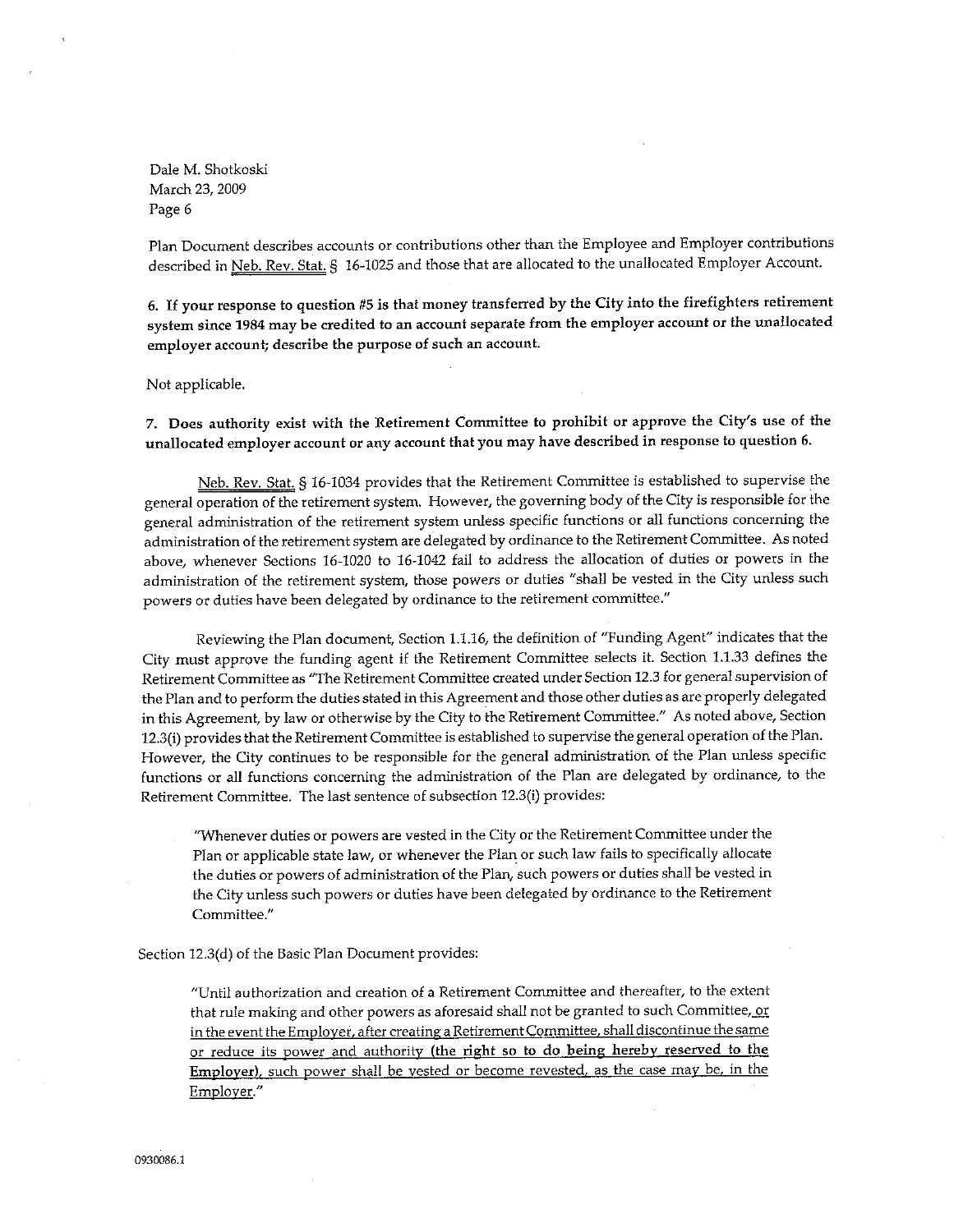I find nothing in the statutes or the Plan that would grant the authority to the Retirement Committee to prohibit or approve the City's use of the Unallocated Employer Account. The Retirement Committee may have certain powers that have been delegated to it by the City ordinance. However, I would be surprised if any such ordinance would restrict the City's authority with respect to the Unallocated Employer Account or any other assets of the Plan. Moreover, even if the City had delegated such authority, Section 12.3(d) would give the City the right to discontinue or reduce that power.

I trust that this letter responds to your questions. However, if you need additional clarification, please contact me.

The foregoing opinions are based upon Nebraska and United States law and the terms of the Plan in effect on the date of this letter. We do not undertake to advise you of any changes in applicable law. This letter is for the benefit of the City of Grand Island, Nebraska. No other party is authorized to rely upon the opinions set forth in this letter without first obtaining our written permission to do so. Our opinions are limited to those expressly set forth in this letter. No other opinion or conclusion should be inferred.

Very truly yours,

or Victore ? Weller

MICHAEL C. MUELLER For the Firm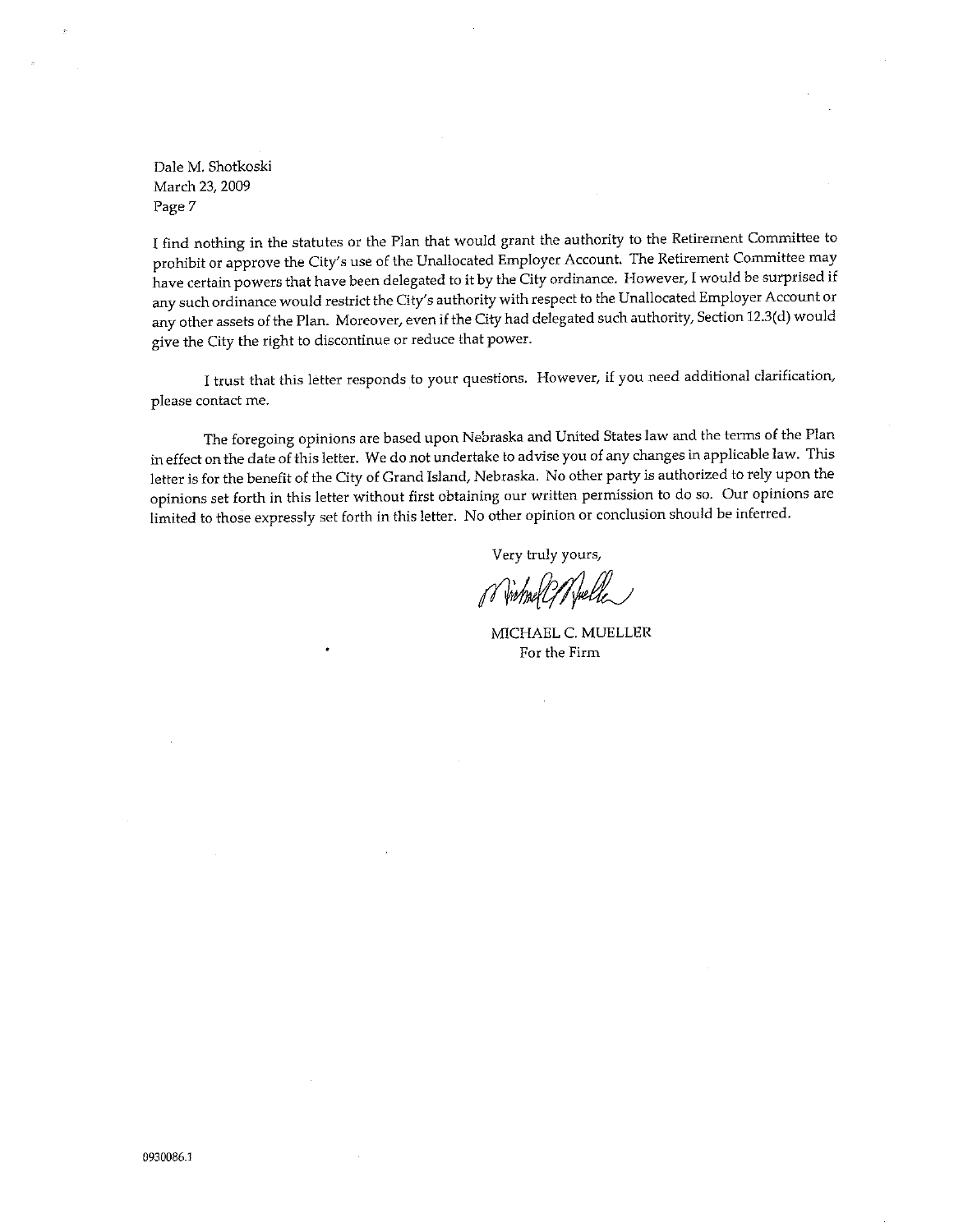#### ORDINANCE NO. 9217

An ordinance to amend the Basic Municipal Employees Plan and Trust Agreement for the City of Grand Island, Nebraska, Firefighters' Retirement System Plan and Trust and the Basic Municipal Plan and Trust Agreement for the -City of Grand Island, Nebraska, Police Officers' Retirement System Plan and Trust to revise and amend said plans to provide for the City to continue to be responsible for the general administration of the plans and to specifically allow that if the actuarial analysis of the plans shows that the assets in the unallocated account are sufficient to provide for subjected plan liabilities, that the assets can be used to reduce expenses incurred by the City and shall then be used to assist in meeting the City's contribution which is required to fund pension benefits.

BE IT ORDAINED BY THE MAYOR AND COUNCIL OF THE CITY OF GRAND ISLAND, NEBRASKA:

SECTION 1. Pursuant to NEB. REV. STAT. §16-1034, the City has such powers and duties vested in it for the administration of the police and firefighter retirement systems.

SECTION 2. Retirement plans are in place for the police and firefighter retirement systems and said plans in the basic plan documents allows for the general administration of the plan to continue to be with the City. The plan documents shall be amended to specifically provide the City the authority to maintain and utilize the unallocated employer accounts pursuant to NEB. REV. STAT. §16-1033 so that if the actuarial analysis of the plans show that the assets in the unallocated accounts are sufficient to provide for projected plan liabilities, the assets can be used to assist in meeting expenses incurred by the City and also may be used to assist in meeting the City's contribution which is required to fund pension benefits.